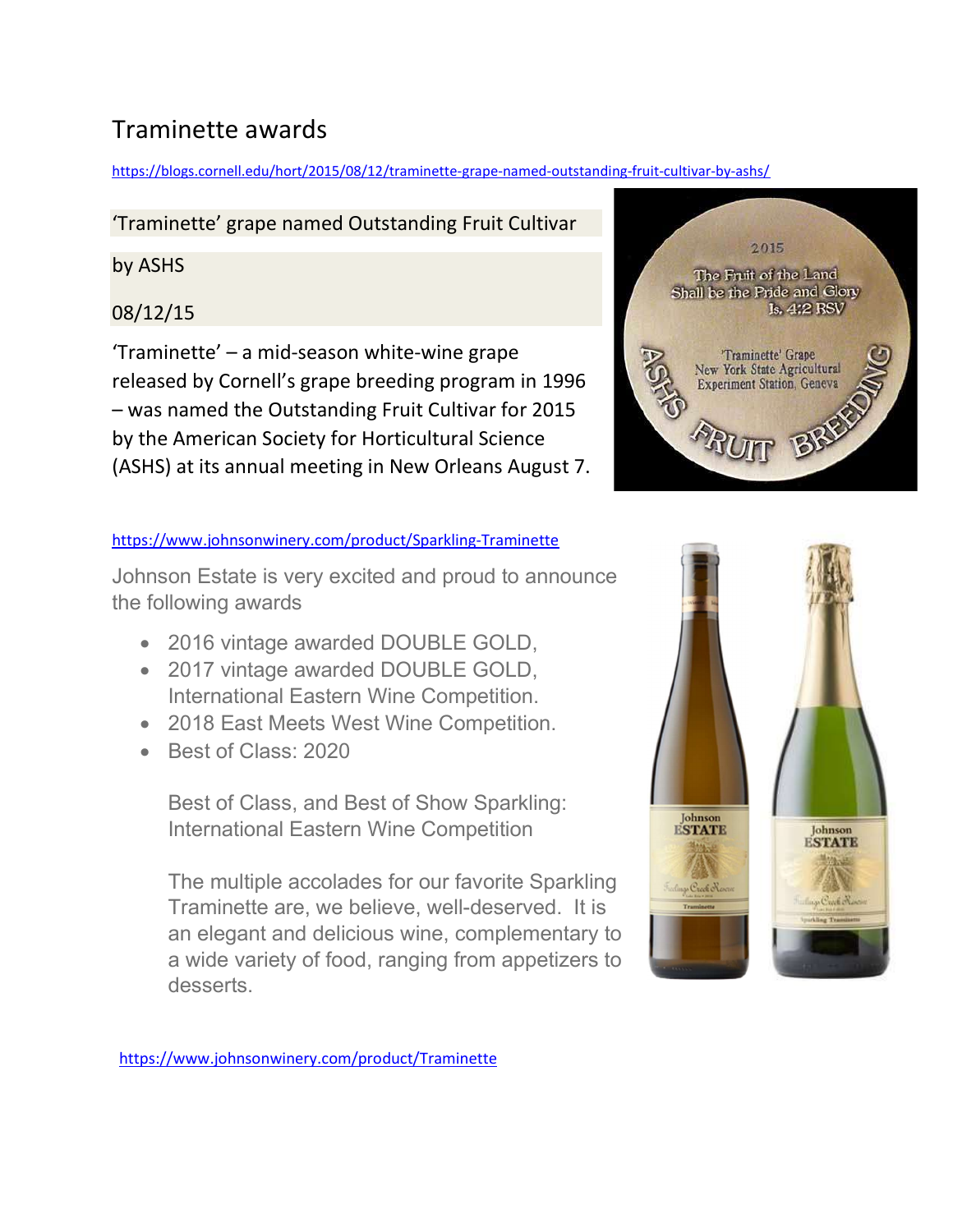https://thegrapery.com/shop/arbor-hill-new-york-state-wines/drytraminette-wine-dry-american/



Awards: Bronze – Finger Lakes International Wine Competition

Awards: Gold – Best of Appellation Awards Silver – Florida State Fair





# **GOOSE WATCH WINERY**

Double Gold – San Francisco Chronicle. CA 1/19

Gold – Pacific Rim International, CA 4/19

Gold – Finger Lakes International, NY 4/19

Silver – LA International, CA 5/19